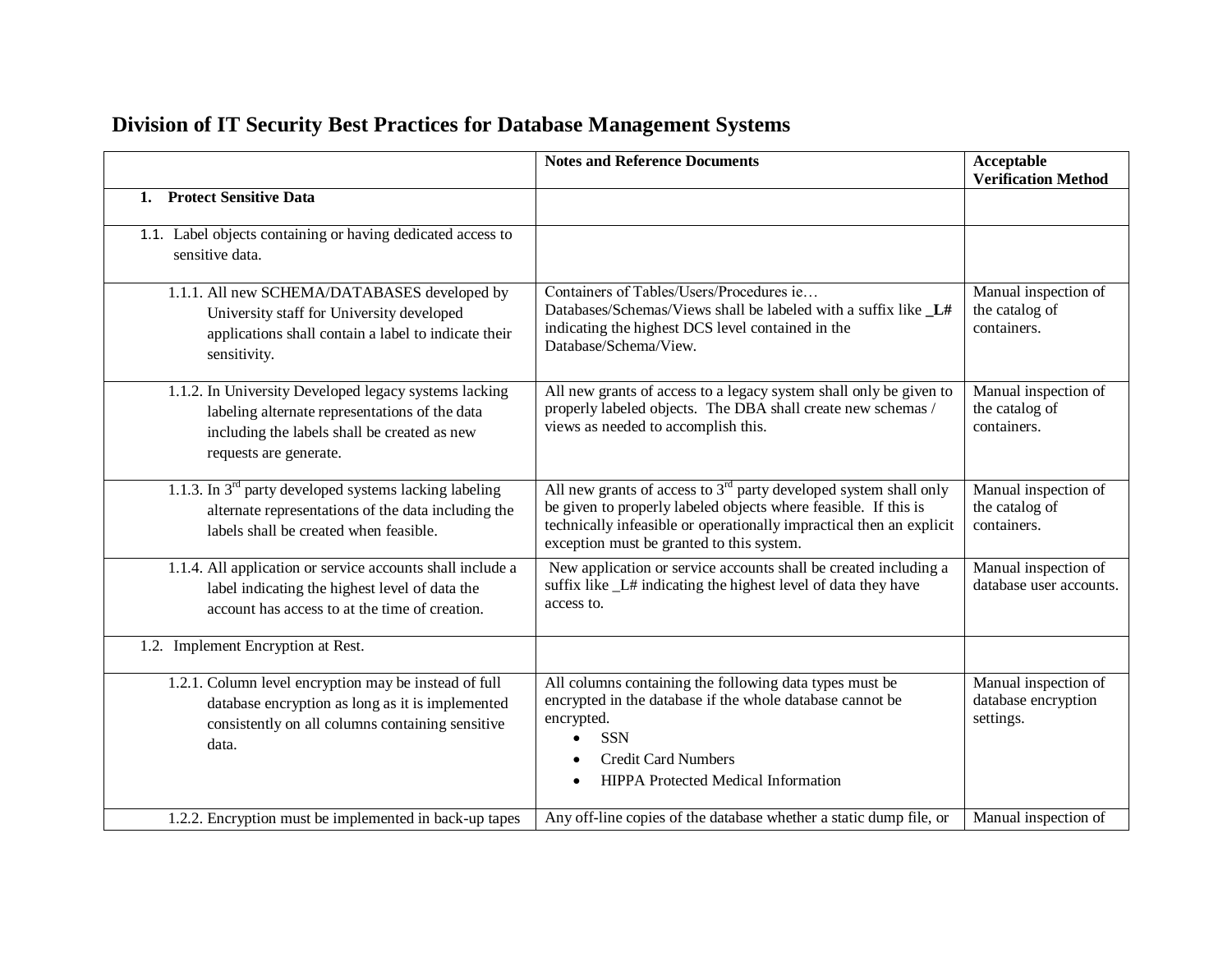| or storage devices if backup tables/columns are not                                   | database generated backup copy must either retain the encryption                                                                                       | off-line copies, or                                    |
|---------------------------------------------------------------------------------------|--------------------------------------------------------------------------------------------------------------------------------------------------------|--------------------------------------------------------|
| inherently encrypted.                                                                 | resident in the database or must use a secondary mechanism to<br>encrypt the off-line data.                                                            | encryption procedures.                                 |
| 1.2.3. Decryption/Restoration procedures must be                                      | The procedure to restore the encrypted data to a new platform                                                                                          | Review of disaster                                     |
| documented and practiced annually.                                                    | from back-up must be documented and practiced as a part of<br>annual disaster recovery procedure.                                                      | recovery practice logs.                                |
| 1.3. Implement Encryption in Transit.                                                 |                                                                                                                                                        |                                                        |
| 1.3.1. Client-server based encryption must be<br>implemented whenever possible.       | Any built-in strong client-server based transmission encryption<br>available to the system shall be enforced at the database level.                    | Manual inspection of<br>the database<br>configuration. |
| 1.3.2. IPSEC based encryption must be implemented                                     | IPSEC client to server encryption on the database access port(s)                                                                                       | Manual inspection of                                   |
| where client-server encryption is not possible.                                       | must be used when the database management system does not<br>inherently enforce encryption.                                                            | the server network<br>configuration.                   |
| <b>Configure Audit Logging</b><br>2.                                                  |                                                                                                                                                        |                                                        |
| 2.1. Log Management.                                                                  | Audit logs must be retained for forensic and troubleshooting<br>purposes.                                                                              |                                                        |
| 2.1.1. Audit logs must be retained in an active readily                               | The searchable audit logs may remain live in the same repository                                                                                       | Manual inspection of                                   |
| searchable format for 90 days.                                                        | they were initially generated in, or may be archived to some other<br>repository as long as they are readily searchable by scripts or<br>native tools. | the audit log<br>repository.                           |
| 2.1.2. After 90 days logs may be archived to a less                                   | After 90 days log entries may be archived to back-up tape, CD,                                                                                         | Manual inspection of                                   |
| accessible format as long as they are still<br>accessible for an additional 9 months. | DVD or other archival media and retained for an additional 9<br>months.                                                                                | the audit log<br>repository.                           |
| 2.1.3. Audit logs must be destroyed after 12 months.                                  | When the archived logs reach 12 months they must be destroyed                                                                                          | Manual inspection of                                   |
|                                                                                       | by magnetically erasing tapes, shredding CD / DVD copies, or<br>other means that assure the data may not be retrieved.                                 | the audit log<br>repository.                           |
| 2.1.4. Audit log records must be stored on a central log                              | All audit logs must be stored in a central log repository. This                                                                                        | Manual inspection of                                   |
| repository.                                                                           | does not require that all logs be stored in the same central                                                                                           | audit log settings.                                    |
|                                                                                       | repository if logging is incompatible between different database<br>management systems.                                                                |                                                        |
| 2.1.5. Audit log records must be stored outside of the                                | The audit logs may be stored in the local file system or in tables                                                                                     | Manual inspection of                                   |
| database management system they are generated                                         | on a remote system, but cannot be retained in the same database<br>management system they are generated on.                                            | audit log settings.                                    |
| on.                                                                                   |                                                                                                                                                        |                                                        |
|                                                                                       |                                                                                                                                                        |                                                        |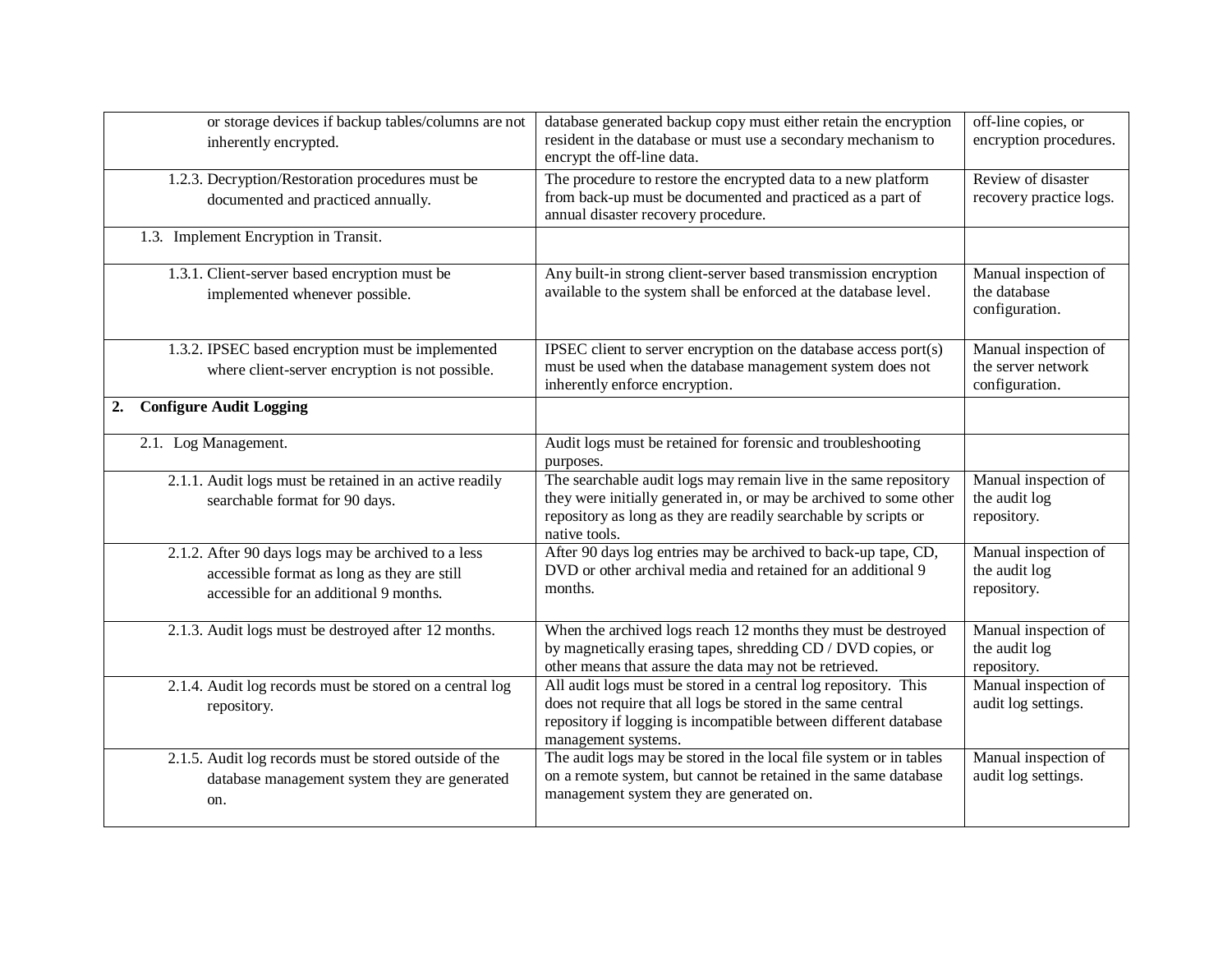|    | 2.1.6. Audit log generating and receiving systems shall                                   | All systems containing database management systems shall be                                                             | Manual inspection of                  |
|----|-------------------------------------------------------------------------------------------|-------------------------------------------------------------------------------------------------------------------------|---------------------------------------|
|    | be time synchronized to the same source.                                                  | time synchronized to the Universities central time system                                                               | system settings.                      |
|    |                                                                                           | currently time.missouri.edu.                                                                                            |                                       |
|    | 2.2. Log Events                                                                           |                                                                                                                         |                                       |
|    | 2.2.1. Audit Log events shall contain at least a minimum                                  | The minimum set of data shall include                                                                                   | Manual inspection of                  |
|    | set of information to perform forensic analysis or                                        | 2.1.1.1. Source IP address or host name of connection                                                                   | audit log items.                      |
|    | troubleshooting.                                                                          | 2.1.1.2. Account attempting operation                                                                                   |                                       |
|    |                                                                                           | 2.1.1.3. Date/Time stamp of event                                                                                       |                                       |
|    |                                                                                           | 2.1.1.4. Type of event                                                                                                  |                                       |
|    |                                                                                           | 2.1.1.5. Event details                                                                                                  |                                       |
|    |                                                                                           |                                                                                                                         |                                       |
|    | 2.2.2. Audit log events must not contain actual values                                    | The audit logs must not contain sensitive data. In the event that                                                       | Manual inspection of                  |
|    | from sensitive columns.                                                                   | they must contain sensitive data then the shall be held to the same<br>security standards as the sensitive data itself. | audit log items.                      |
|    |                                                                                           |                                                                                                                         |                                       |
|    | 2.2.3. Audit logging must be enabled to store key                                         | At a minimum audit logging shall include the following<br>2.2.3.1. Database Query or Command Errors                     | Manual inspection of<br>the audit log |
|    | database management events and events that<br>indicate attempted intrusion on the system. | 2.2.3.2. Connections                                                                                                    | configuration.                        |
|    |                                                                                           | 2.2.3.3. Creation and Deletion of Objects                                                                               |                                       |
|    |                                                                                           | 2.2.3.4. Privileged Actions                                                                                             |                                       |
|    |                                                                                           | 2.2.3.5. Access to Audit Logs                                                                                           |                                       |
|    |                                                                                           |                                                                                                                         |                                       |
|    |                                                                                           | If operationally feasible the following additional events should be                                                     |                                       |
|    |                                                                                           | audited.                                                                                                                |                                       |
|    |                                                                                           | 2.2.3.6. Select, Insert, Update on Level 3 Data Columns                                                                 |                                       |
|    |                                                                                           |                                                                                                                         |                                       |
|    | 2.2.4. Audit logs must be reviewed on a daily basis.                                      | At a minimum time must be scheduled each day to review audit                                                            | <b>Interview of DBA</b>               |
|    |                                                                                           | logs.                                                                                                                   | review of internal                    |
|    |                                                                                           | If operationally feasible, error conditions should be reported to                                                       | procedured                            |
|    |                                                                                           | the database administrator in real-time.                                                                                |                                       |
| 3. | <b>Enforce Least Privilege</b>                                                            |                                                                                                                         |                                       |
|    |                                                                                           |                                                                                                                         |                                       |
|    | 3.1. All Schema /Database ownership should be delegated to                                | Specific accounts should be created to act as the owner of all                                                          | Manual inspection of                  |
|    | an account explicitly created for that Database/Schema                                    | Databases/Schemas in use in the system.                                                                                 | permissions                           |
|    | and should not be left as root/superuser.                                                 |                                                                                                                         |                                       |
|    |                                                                                           |                                                                                                                         |                                       |
|    | 3.2. All access to operating system commands or the ability                               | Direct access to operating system level commands should be                                                              | Manual inspection of                  |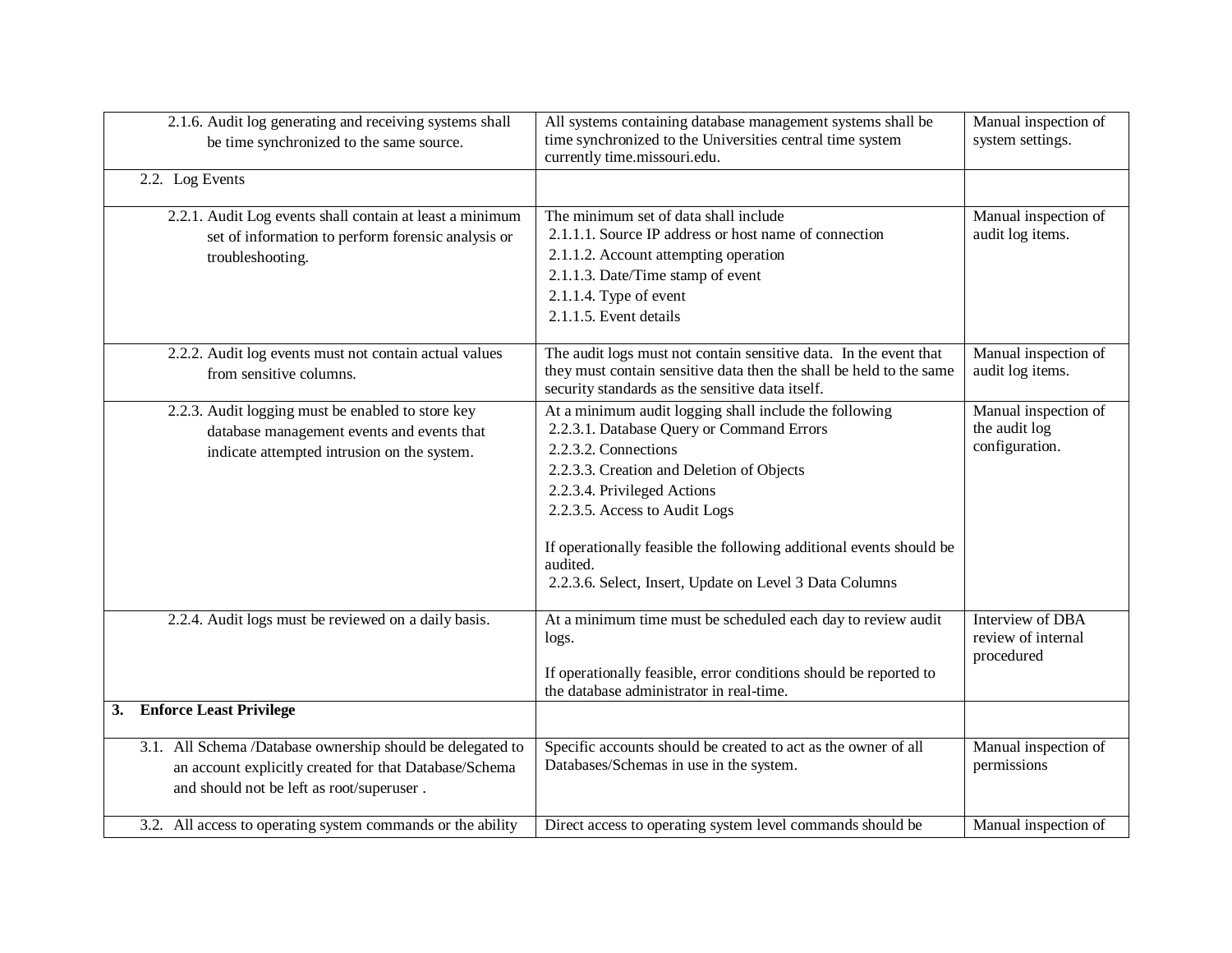| to execute programs on the system must be strictly            | disabled or removed. If this is not possible, then only those      | permissions          |
|---------------------------------------------------------------|--------------------------------------------------------------------|----------------------|
| prohibited unless a documented business purpose               | commands that must be allowed should be enabled.                   |                      |
| requires it.                                                  |                                                                    |                      |
|                                                               |                                                                    |                      |
|                                                               |                                                                    |                      |
| 3.3. All stored procedures or other internal database methods | Access to any stored procedures or other commands that would       | Manual inspection of |
| to execute operating system commands must be                  | allow direct operating system access should be strictly limited to | permissions and      |
| removed or disabled based on vendor best practice.            | those accounts with a defined business need.                       | configuration        |
|                                                               |                                                                    |                      |
| 3.4. All access to database service network ports must be     | Only those services that require external access via the network   | Remote inspection of |
| strictly controlled at the server and network level,          | should be exposed to the network. Those that must be exposed       | open ports           |
| showing a documented business need for the port to be         | should have explicit limits set to reduce their scope to the       |                      |
| accessible.                                                   | minimum number of systems possible.                                |                      |
|                                                               |                                                                    |                      |
| 3.5. All access to the Database Catalog/Data Dictionary must  | All access to the catalog of database objects should be revoked    | Manual inspection of |
| be controlled removing any PUBLIC or ANONYMOUS                | and only those accounts that require access should be granted to   | permissions and      |
| access and granting only explicit permissions as needed.      | the specific components of the catalog that are required.          | configuration        |
|                                                               |                                                                    |                      |
| 3.6. Account Privilege Assignment                             |                                                                    |                      |
|                                                               |                                                                    |                      |
| 3.6.1. System Administrators shall not have                   | The system administrator may have an account that can              | Manual inspection of |
| root/superuser access to databases except when                | authenticate to the database, but that account should not have     | permissions and      |
| required to perform emergency procedures or                   | root/superuser access to the database management system except     | configuration        |
| scheduled maintenance.                                        | when required for specific maintenance.                            |                      |
|                                                               |                                                                    |                      |
| 3.6.2. Database Administrators shall not have                 | The database administrator may have an account that can            | Manual inspection of |
| root/superuser access to the operating system                 | authenticate to the operating system, but that account should not  | permissions and      |
| except when required to perform emergency                     | have root/superuser access to the operating system except when     | configuration        |
| procedures or scheduled maintenance.                          | required for specific maintenance.                                 |                      |
|                                                               |                                                                    |                      |
| 3.6.3. Service / Application Accounts shall only have         | Any service or application accounts with access to objects within  | Manual inspection of |
| access to Schemas/Databases explicitly                        | the management system may only be given privileges to specific     | permissions and      |
| documented for their use.                                     | schemas/databases required for the application or service to run   | configuration        |
|                                                               | properly.                                                          |                      |
| 3.6.4. Individual User Accounts shall only have access to     | Any individual accounts with access to objects within the          | Manual inspection of |
| Schemas/Databases explicitly documented for their             | management system may only be given privileges to specific         | permissions and      |
|                                                               | schemas/databases that they have an explicit business purpose to   | configuration        |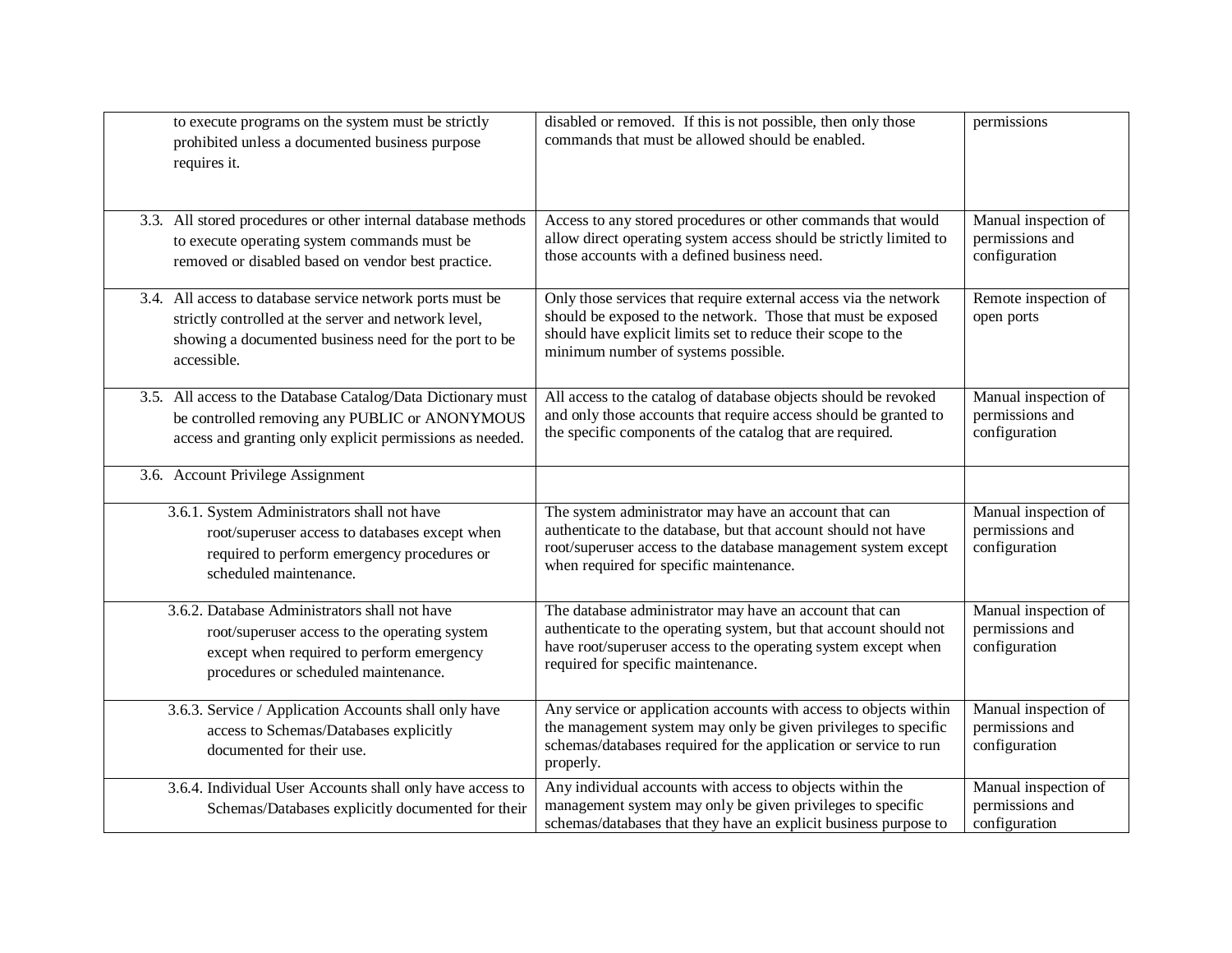| use.                                                                                                                                                              | interact with.                                                                                                                                                                                                                                                                                                                                                                                                                                                                                                                                                                                                                                                                                                                                                                                                          |                                                 |
|-------------------------------------------------------------------------------------------------------------------------------------------------------------------|-------------------------------------------------------------------------------------------------------------------------------------------------------------------------------------------------------------------------------------------------------------------------------------------------------------------------------------------------------------------------------------------------------------------------------------------------------------------------------------------------------------------------------------------------------------------------------------------------------------------------------------------------------------------------------------------------------------------------------------------------------------------------------------------------------------------------|-------------------------------------------------|
| <b>Enforce Account Security</b><br>4.                                                                                                                             |                                                                                                                                                                                                                                                                                                                                                                                                                                                                                                                                                                                                                                                                                                                                                                                                                         |                                                 |
| 4.1. The database shall enforce a password policy that, at<br>minimum, matches the current Active Directory<br>password policy http://doit.missouri.edu/accounts. | 4.1.1. To ensure complexity, all passwords must have eight to 26<br>characters and include at least one character from at least<br>three of the following:<br>4.1.1.1. Lowercase letters: $a - z$<br>4.1.1.2. Uppercase letters: A - Z<br>4.1.1.3. Digits: 0 - 9<br>4.1.1.4. Special characters: $? \, . \, . \, - \, - \, + \, = \, \$$ !<br>A password cannot:<br>4.1.1.5. Be a word found in the dictionary<br>4.1.1.6. Be the same as your PawPrint<br>4.1.1.7. Contain MU-related terms (tiger, Truman,<br>Jesse, etc.)<br>4.1.1.8. Contain spaces or symbols other than the<br>special characters above<br>4.1.1.9. Contain personal or directory information<br>(Social Security number, employee ID, etc.)<br>4.1.2. Accounts shall be locked out after 5 bad attempts<br>and remain locked out for 30 minutes. | Manual inspection of<br>password restrictions   |
|                                                                                                                                                                   | 4.1.3. Password history shall be enforced to include the<br>24 previous passwords.                                                                                                                                                                                                                                                                                                                                                                                                                                                                                                                                                                                                                                                                                                                                      |                                                 |
| 4.2. Application / Service accounts shall be used exclusively<br>by the application or service they were created to<br>support.                                   | Application or service accounts may not be used by individuals<br>for easy access to data or configured in an application or service<br>they are not documented to be associated with.                                                                                                                                                                                                                                                                                                                                                                                                                                                                                                                                                                                                                                  | Manual inspection of<br>permissions.            |
| 4.3. The database shall use the most secure and feasible<br>method provided for by the database management<br>system.                                             | The database management system shall be configured to use the<br>vendor recommended secure authentication method.                                                                                                                                                                                                                                                                                                                                                                                                                                                                                                                                                                                                                                                                                                       | Manual inspection of<br>database configuration. |
| 4.4. Account Clean Up.                                                                                                                                            |                                                                                                                                                                                                                                                                                                                                                                                                                                                                                                                                                                                                                                                                                                                                                                                                                         |                                                 |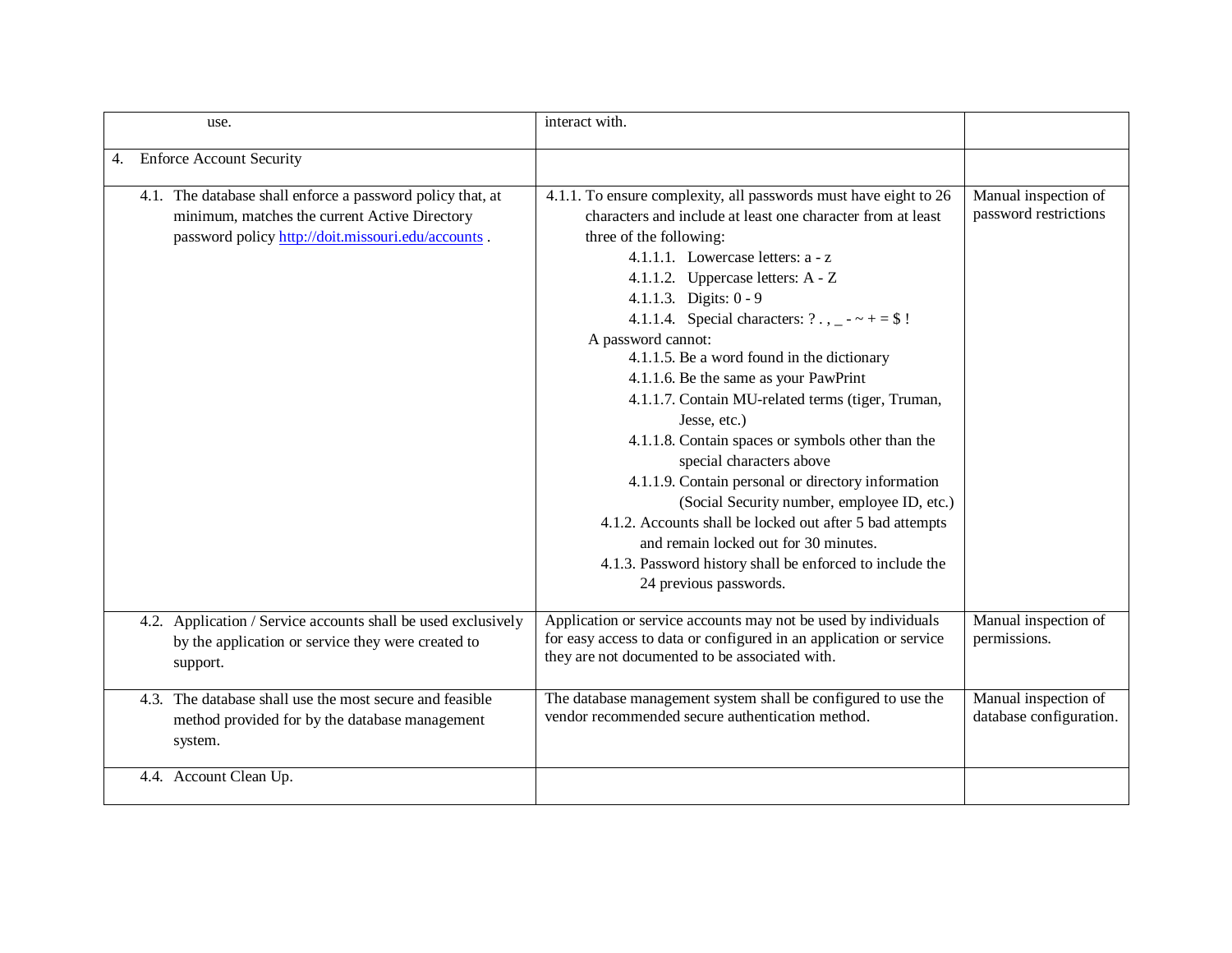| 4.4.1. Database access shall be periodically reviewed.                                                                | A process must exist to retrieve the following data on a periodic<br>basic for each account in the management system.<br>4.4.1.1. Account Status (enabled / disabled)<br>4.4.1.2. Last Password Change<br>4.4.1.3. Last Login                                      | Manual inspection of<br>user attributes     |
|-----------------------------------------------------------------------------------------------------------------------|--------------------------------------------------------------------------------------------------------------------------------------------------------------------------------------------------------------------------------------------------------------------|---------------------------------------------|
| 4.4.2. Only internal accounts which are actively using<br>database resources shall persist in the database<br>system. | Accounts without any activity in the past 180 days shall be<br>locked and locked accounts will be deleted after 5 weeks unless<br>the deletion of the account will delete critical business data. In<br>this case all rights to data shall be revoked if possible. | Manual inspection of<br>user attributes     |
| 4.4.3. External accounts will only be authorized to access<br>data if they are actively in use.                       | Accounts without any activity in the past 180 days shall have<br>their login access revoked after 5 weeks all permissions will be<br>removed.                                                                                                                      | Manual inspection of<br>user attributes     |
| Secure the Default Configuration.<br>5.                                                                               |                                                                                                                                                                                                                                                                    |                                             |
| 5.1. Default User Accounts.                                                                                           |                                                                                                                                                                                                                                                                    |                                             |
| 5.1.1. The passwords for any default user accounts must<br>be reset to meet the requirements of section 4.1.          | See section 4.1                                                                                                                                                                                                                                                    | Manual inspection of<br>user attributes     |
| 5.1.2. If possible default user accounts must be disabled,<br>expired or deleted.                                     | Use the vendor security guidelines to determine the appropriate<br>method for disabling default accounts.                                                                                                                                                          | Manual inspection of<br>user attributes     |
| 5.2. Install / Enable Only What is Required.                                                                          |                                                                                                                                                                                                                                                                    |                                             |
| 5.2.1. Only services required to meet documented<br>business purposes may be installed.                               | All services enabled on the database management system must<br>have a documented business purpose. If unneeded services are<br>installed by default they must be removed or disabled if removal<br>is not possible.                                                | Manual inspection of<br>installed services  |
| 5.2.2. Only features required to meet documented<br>business purposes may be enabled on installed<br>services.        | Any features that are a part of installed services that are not<br>required for a documented business purpose should be disabled as<br>recommended by the vendor.                                                                                                  | Manual inspection of<br>configured features |
| Vendor Specific Guidelines.<br>6.                                                                                     |                                                                                                                                                                                                                                                                    |                                             |
| 6.1. The database shall be configured according to any<br>additional best practices provided by the vendor.ecurity.   | Any additional guidance related to securing a particular database<br>management system shall be implemented unless it conflicts with<br>a documented business purpose.                                                                                             | See appropriate guide                       |